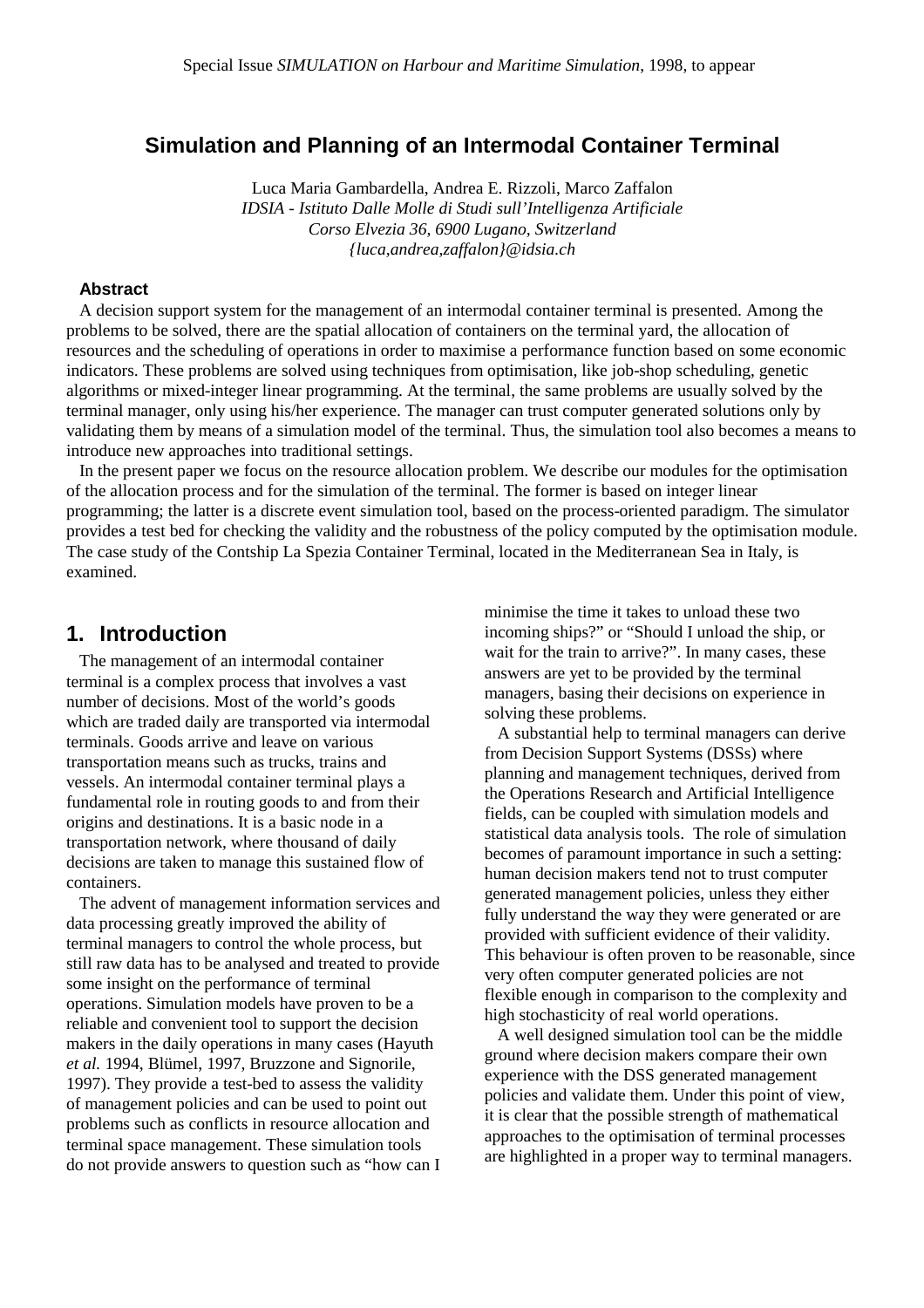## **2. The problem**

An intermodal container terminal is a place where containers enter and leave by multiple means of transport, as trucks, trains and vessels (I/O transport means). We focus our attention on the case study of La Spezia Container Terminal (LSCT), located in the Tyrrhenian sea in Italy.

Containers arrive at LSCT by train, vessel or truck and are stored in the terminal yard. Containers then leave the terminal by the same means to reach their next destinations. The flow of containers is composed of an *import flow*, i.e. containers unloaded from ships, to be either transhipped or directed to the final destinations by trucks and trains, and an *export flow*, i.e. containers loaded on ships leaving the terminal.

In the LSCT, containers are stacked up to the fifth level on the yard by rail-mounted cranes (*yard cranes*) which unload trucks and trains. This stack height is quite unusual and is due to the lack of space on the yard. LSCT is a terminal with a high traffic on a small yard and therefore the management of space is a critical issue. *Quay cranes* unload vessels and place containers on *shuttle trucks*, which move them to storage locations in the yard. Loading a vessel is a similar process, where the shuttle receives the container from the yard cranes and moves it to the proper quay.

The amount of work processed by a container terminal depends on the quantity of containers in transit.

# **3. Decision support for terminal management**

*Storing containers* on the yard*, allocating resources* in the terminal*,* and *scheduling vessel loading and unloading operations* (L/U operations, for brevity) are major problems in an intermodal container terminal. To solve these problems we define an architecture composed of three different but strictly connected modules (Rizzoli *et al.*, 1997) (see figure 3-1):



**Figure 3-1** The modular system architecture

- a simulation model of the terminal, described in terms of entities (work force, transport means, storage areas, etc.) and processes (vessel load/unload, shuttle truck movements, crane operations, etc.);
- a set of forecasting models to analyse historical data and to predict future events (Box *et al.*, 1994; Vemuri and Rogers, 1993), thus providing estimates of the expected import and export flows;
- a planning system to optimise L/U operations, resource allocation, and container locations on the yard.

This architecture supports the terminal managers in the evaluation of:

- vessels loading and unloading sequences in terms of time and costs;
- resource allocations procedures;
- policies for container storage both in terms of space and cost of operations.

This allows terminal managers to assess "what-if" scenarios; for instance, what happens if the terminal undergoes an increased input/output throughput, or even if structural changes are made (e.g.: new berths are built, new cranes are added).

As the forecasting module is described in previous papers (Gambardella *et al.*, 1996, Bontempi *et al.*, 1997), in the following sections we introduce the other two modules of our architecture: the planner and the terminal simulator. For each topic, we present the major problems, the resolution methodologies and the experimental results obtained at the current state of the project.

### **3.1. The optimisation modules**

In our study, we identified a series of problems, placed at different representation levels, which can be assisted by a computerised decision support system: spatial allocation of container locations in the terminal yard, allocation of terminal resources (yard and quay cranes, work force, etc.), and scheduling of terminal operations (e.g. container movements) in order to maximise a performance function of economical indicators. These problems also have different planning horizons related to the speed of the dynamics of the system they control: the spatial allocation policy has a horizon of about one week, while a few work shifts (about twenty-four hours) is the horizon of the resource allocation policy. The planning horizon of scheduling of terminal operations can be as short as one hour. In this paper we will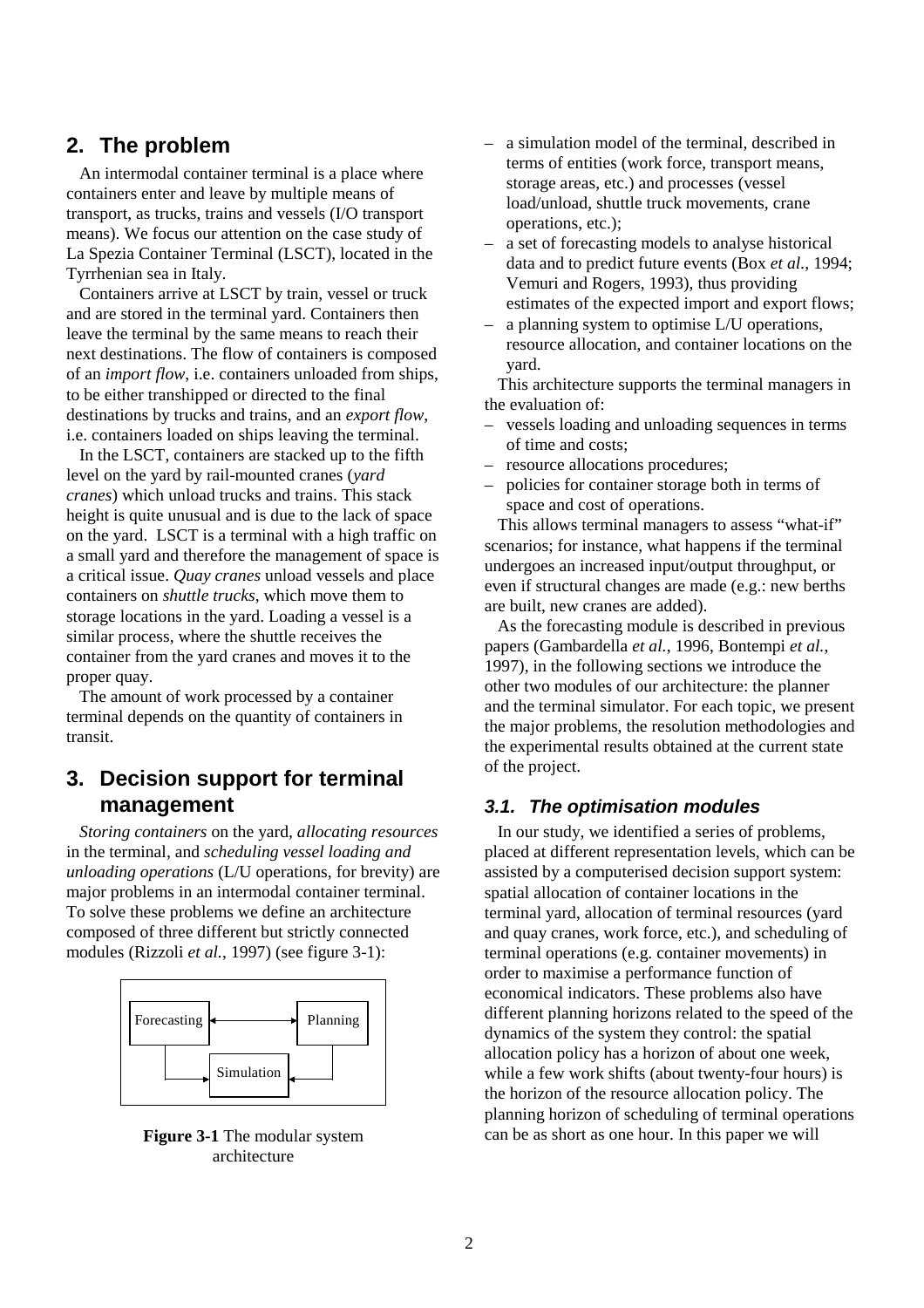focus our attention on the resource allocation module, since this is part of the case study we present later.

#### **3.1.1. Resource allocation**

The role of the resource allocation module is to solve the problem of resource allocation for vessel loading and unloading operations (Zaffalon and Gambardella, 1998). The problem of resource allocation can be formulated as a mixed integer linear programming problem (MILP) with the goal of maximising the profits over a discrete and limited time horizon (the time is discrete since the shift, i.e. 6 hours, is the minimum unit of time for resource allocation). The objective function depends on the costs of resource usage, the lateness in vessel loading/unloading and the income of the terminal for each operation. The algorithm we have implemented accepts as inputs the list of scheduled ships, their estimated time of arrival, the forecasted number of containers to be loaded and unloaded and the yard regions involved in loading and unloading operations. The outcome is a schedule of the yard and quay cranes employed in the upcoming work shifts together with a deterministic forecast of expected profits. The simulation tool is employed in order to validate the solution provided by the algorithm. The simulator is also used for comparing such a solution to the allocation implemented at LSCT by the decision makers.

The resource allocation module is designed to model the terminal as a flow network where resources are used to distribute containers from ships to different yard areas and viceversa. This module is designed to determine the amount of resources needed to perform a set of terminal operations. It is important to note that the resource allocation module uses the same information available to the terminal managers performing the same task by hand. In fact, before a ship's arrival, the available data are: the expected time of arrival of the ship, the total number of containers to load and unload, the container distribution on the terminal yard and the allocation of import and export areas in the yard.

Below we give a brief description of the MILP model.

As far as resource allocation is concerned, the terminal can be interpreted as a mechanism allowing the container flows to be directed from their sources to the proper destinations, with the objective of maximising the profit. This view takes the terminal model close to a flow network (Papadimitriou and

Steiglitz, 1982). Let us see how the terminal can be mapped to a flow network with a simple example. Consider a single shift and suppose that the only ship at the terminal is ship S, parked at quay 1. Suppose that ship S must only be loaded, with 100 containers that are already in the yard according to the following distribution.

#### **Table 3-1** Containers Distribution for S

| <b>Ship Name</b> | $\overline{\text{Ouav}}$ $\overline{\text{CA}}$ $\overline{\text{CB}}$ $\overline{\text{CC}}$ |    |            | A            | $\mathbf R$ |
|------------------|-----------------------------------------------------------------------------------------------|----|------------|--------------|-------------|
|                  |                                                                                               | 15 | $\vert$ 30 | $\mathbf{0}$ |             |

Table 3-1 shows how the amount of containers related to S is distributed in the yard areas (CA, CB, CC, A and R). In particular, 10 containers are stored in CA, waiting to be moved into the ship; other 15 containers are waiting in CB; 30 containers are in CC and 45 in R. Such containers must go from the areas to the ship passing through the quay cranes of bay 1. We describe this process by means of the graph in figure 3-2.



**Figure 3-2** Flow network for ship-S example

The diagram in figure 3-2 is a graph where the square nodes are yard areas (the node corresponding to A is not present, since there are not containers in area A for S), the circle stands for the quay cranes serving ship S, and the rectangular node is for the ship itself. An arc from node X to node Y, means that part of the total flow in the network can run from X to Y. For instance, the path  $CA \rightarrow Ou$ ay Cranes  $\rightarrow$  Ship S, denotes that the containers stored in area CA have to be moved to the quay cranes and (only) then to ship S. In the above network, the square nodes are sources of flow. This is highlighted by their incoming arrows, that generate a certain amount of flow coming from outside the net. Instead, the rectangular node is a sink of flow, since no arc departs from it.

The flow network in figure 3-2 is a representation of the possible paths of containers moved inside the terminal. The representation is completed by the introduction of arc capacity. Arc capacity is the maximum number of containers that can run through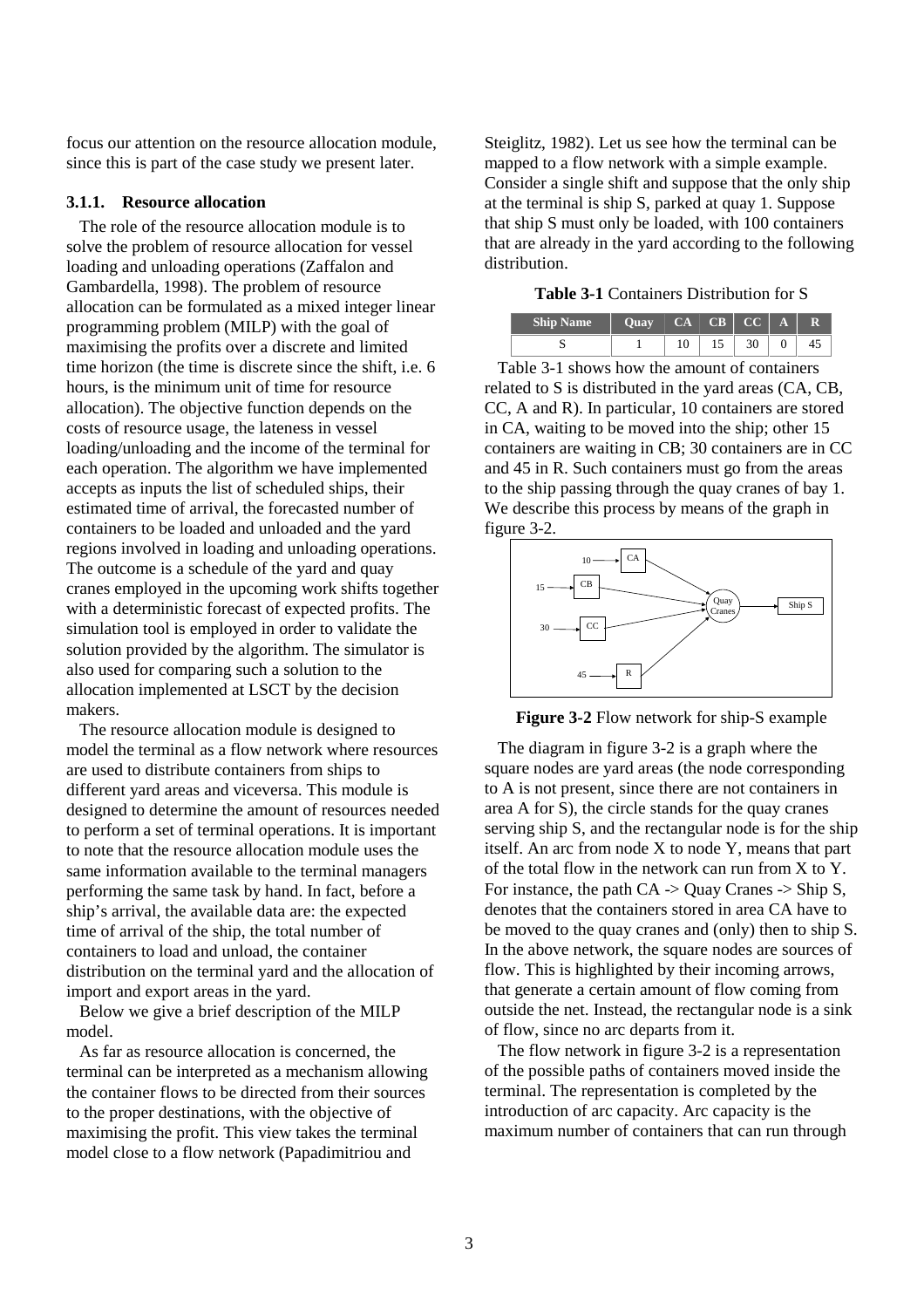an arc (in the shift). In figure 3-3, we place a label near every arc to denote its capacity.



**Figure 3-3** Arc capacities

Thus, for example,  $k_{CA}$  stands for the maximum number of containers that can be moved from CA to the quay cranes in the actual shift. In the same way,  $k_{OC}$  is the maximum number of containers that can be moved by the quay cranes to the ship in the actual shift. It is clear that arc capacity is a function of the resources that are allocated in the shift. Since the goal of the model is the computation of the allocation plan, it follows that arc capacities are not constants, depending on the number of resources that the decision maker allocates. In other words, we are dealing with a flow problem where the main decision coincides with the allocation of resources, which then determines the capacities of the arcs in the flow network. This makes the model a particular case of a network design problem (Magnanti and Wong, 1984).

The objective of the described model based on the flow network is the maximisation of the profits, where the latter is the difference between the income and the expenses. The income is a term proportional to the number containers moved into the ship. The expenses, in the LSCT case, are a linear function of the allocated resources.

A major observation regarding the flow model of the terminal as described above is that the optimisation problem is linear. In fact, flow constraints are linear, and the objective of the terminal formulation is linear for definition. This constitutes a bridge between the formalisation of the terminal and the known resolution methods for linear programming, like the simplex method and the branch & bound. The latter is used for (mixed) integer linear programming formulations and is needed for the present flow problem, because some quantities can only be defined as integer variables (this is the case of the allocation variables, since they represent physical units).

The cited example shows that a simple case of resource allocation in the terminal is suitable to be modelled by a network design problem. Our complete model is based on the flow view of the terminal, where the flow model is greatly extended in order to take into account a number of issues: the modelling for a period of arbitrary length; a general number of scheduled ships in the terminal, including ships to be worked in parallel and queued ships; ships that must be both loaded and unloaded; ships with fixed or variable deadlines for the service; ships with limits on the number of quay cranes that can work on them; an homogeneous treatment of trains and trucks.

The resulting model is a complex mixed integer linear program, whose solution is demanded to a MILP solver. In particular, our software module for resource allocation exploits the branch & bound capability of LP\_SOLVE (Berkelaar, 1998) to carry out the computation of a *good* feasible solution. In fact, getting optimality is a time-consuming task in our experience, since the complexity of the problem produces a huge search tree. Notwithstanding, a good solution is generally found quickly (few minutes on a pentium 133 Mhz, 32 Mbytes of ram); furthermore, experimental results based on real cases of the LSCT show that the best value found is usually *close* to the continuous bound.

### **3.2. The simulation module**

The architecture of the simulation tool is based on the partition of simulation objects between simulation agents and simulation components. In an intermodal terminal there are two parallel flows: information and containers; the simulation agents use the flow of information to make decisions on how to direct the container flow.



**Figure 3-4** The hierarchy of simulation agents

We founded the design of the simulation tool on the object-oriented analysis and design paradigm (Booch, 1994), we modelled simulation agents and components as objects which store and exchange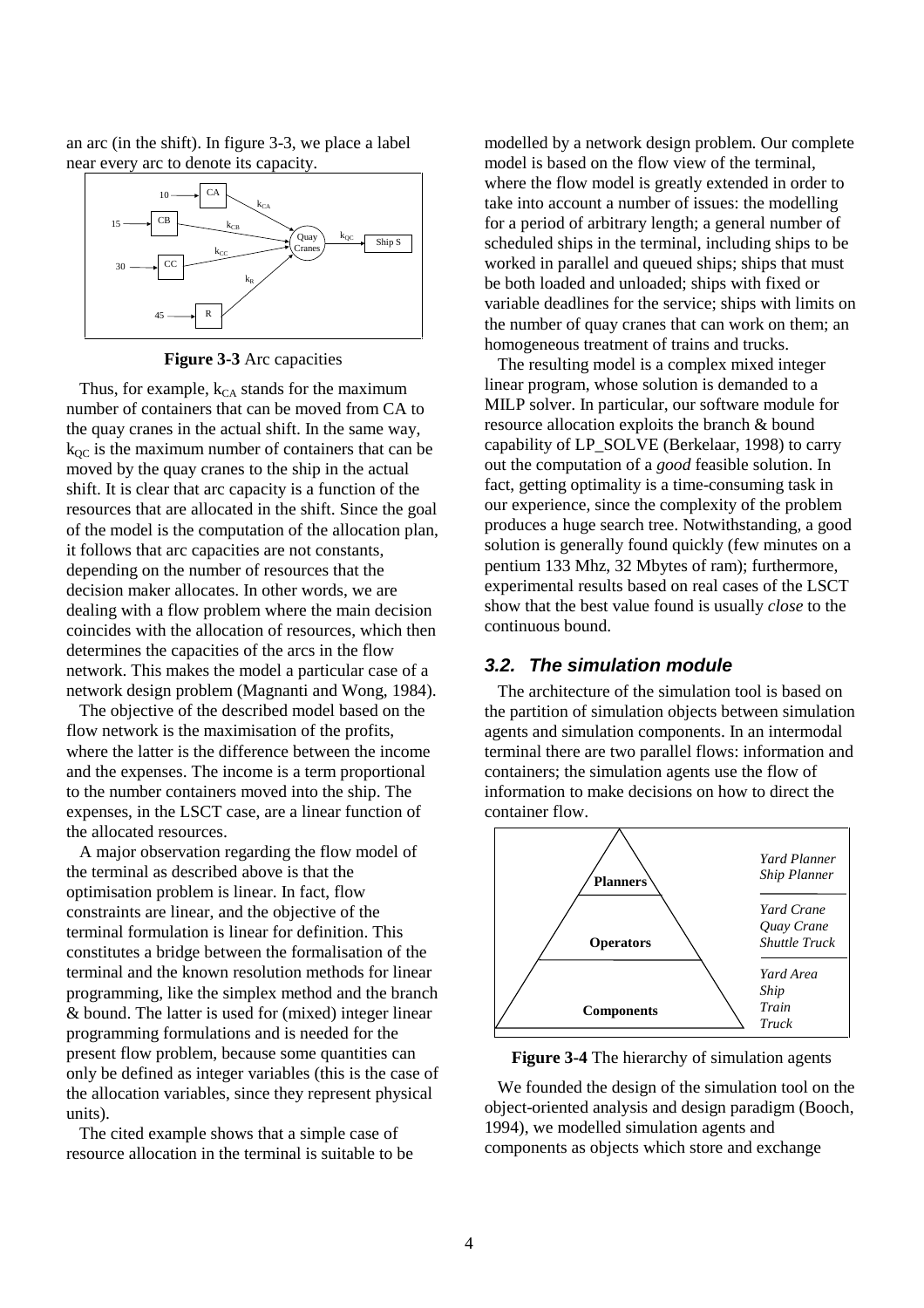



information on terminal inputs, states and outputs and which perform actions according to their local behaviour. There is no unique supervising agent which controls the whole simulation, but the simulation is the result of the interaction of single agents, each one endowed with "local" knowledge on its actions in response to the behaviour of other agents (Zeigler,1984 and 1990).

There is a hierarchy of simulation objects according to their "intelligence" (see figure 3-4). Planners, such as yard and ship planners are at the top, since they take the informed decisions on resource and space allocations we were concerned of in the optimisation section. Crane operators (yard and quay) and shuttle truck drivers, occupy the middle layer since they have the local knowledge which allows them to perform container movements, avoiding local conflicts, such as two yard cranes competing to place containers in the same yard area. At the bottom, there are the terminal components, such as yard areas and the containers and other agents such as ships, trains and trucks, which in principle are "intelligent" but that were modelled as "dumb" since their behaviour is imposed as an external constraint and not directly controllable by the terminal operator.

The simulation tool replicates the terminal activities and it is based on the principle that external events generate responses by the simulation agents which in turn operate on simulation components. The responses of simulation agents are determined according to the policies which can either be

generated by the optimisation modules or by a representation of the experience of terminal operators.

External events are: trucks arriving at terminal gate; ships arriving at terminal pier; trains arriving at terminal. The arrival generator is a part of the simulation tool which generates these arrivals. Ship and train arrivals are read from a database, since they are known in advance, while truck arrivals are generated according to statistical distributions.

In figure 3-5 we report an example of the container flow in the terminal limited to a quay crane (QC) and a yard crane (YC). In the real terminal there are seven quay cranes and twenty yard cranes. Ships, trains and trucks entering the terminal have a loading list, the containers to import, and an unloading list, the containers to export (the lists are composed by only one element in the truck's case). These lists are used by the yard and ship planners.

The ship planner is a simulation agent dedicated to organise the loading and unloading operations of a ship. The ship planner performs the following tasks:

- 1. Allocate the quay cranes work shifts needed to load and unload the ship, given the ship import and export list. This task can be performed either using the resource allocation optimisation module or by entering the resource allocation strategy decided by the human operator.
- 2. Compute the bay plan. In general, unloading occurs before loading, and these two activities must respect the ship structural stability constraints (Sha, 1985), these constraints result in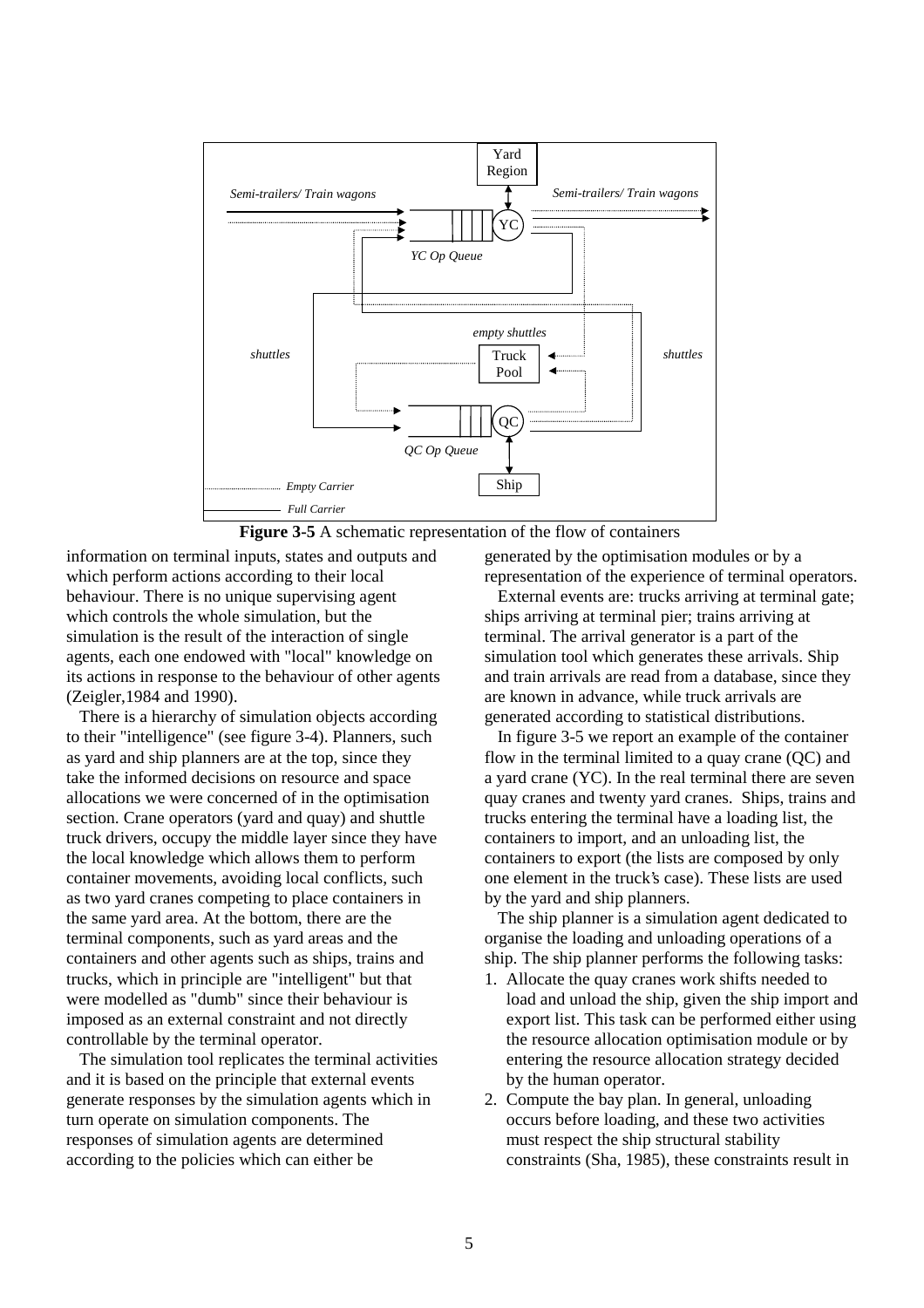the work order of the bays. At present the bay plan is simply computed assuming that the quay cranes progress in a constant direction while operating on a ship (e.g. from left to right). In a more sophisticated and realistic version of the ship planner, the bay plan should be computed by the scheduling algorithm which is in charge of preparing the work lists of the quay cranes.

- 3. Ask the yard planner to assign destinations in the yard according to the containers to be unloaded. These containers are unloaded in order as stowed. The unloaded containers will be stored in subregions of the yard areas, named import areas. The size and location of import areas is a decision variable.
- 4. Communicates to the yard planner the containers to be loaded. This list is ordered by a set of constraints which imposes a sequence to be respected in stowing containers aboard according to their size, weight, port of destination, and to a series of distinctive characteristics such as hazard class, kind of good transported, etc.
- 5. Put the quay cranes to work according to the plan previously determined. Supervise loading and unloading operations, collect statistics and evaluate performance.

The lists of import and export containers (see items 3 and 4 in the previous numbered list) are used by the yard planner simulation agent to build the schedule solving the job-shop problem associated with yard crane operations. The development of such an algorithm is the focus of the current and future research and it will be a critical part of the system since it will produce either the bay plans and the worklists for the quay cranes besides the scheduling of yard operations. In the current version of our system we have devised a simple algorithm which "buffers" containers which cannot be moved for lack of resources rescheduling them for a later time, when the needed resources (yard and straddle cranes) will be made available.

Another major task of the yard planner simulation agent is to organise the container allocation on the yard in order to maximise yard crane performance, avoid crane deadlocks (which could happen when two cranes try to work on the same yard area), and minimise the time to access containers during storage and retrieval. In detail, its tasks are as follows:

1. Allocate the yard cranes work shifts, given the list of containers to be loaded and unloaded by all the

ships and trains that are present or are due to arrive.

- 2. Organise the yard space according to a given policy, selected among one of those assessed with the optimisation module (automatic parking).
- 3. Solve the job-shop scheduling problem, using the available data on trains, trucks and ships to be loaded and unloaded. The result is the work list (the ordered list of containers to be moved) for each yard crane and for each quay crane. These work lists are computed using a scheduling algorithm implemented in the optimisation module. Because of the stochasticity of the terminal processes, the task of the scheduling algorithm is to produce a feasible solution given the initial conditions. During terminal operations, at recurrent intervals, it will be necessary to run reactive scheduling algorithms to face unexpected changes such as delays and crane downtimes. In the present implementation, this centralised scheduling policy is replaced by a distributed policy generated by local rules used by crane agents. Besides this high level management performed by the ship and the yard planners, there are the local management decisions taken by "less intelligent" simulation agents such as cranes and shuttle trucks.

Quay cranes start to work when the ship planner allocates them in a work shift and assigns them a list of containers to be loaded and unloaded (the worklist). Quay cranes stop working when they have finished to process their lists; even if their work shift is over they continue to process their work list, thus accruing overtime. Quay cranes move containers to and from shuttle trucks which run between the quays and the yard cranes. When the quay crane unloads a container, it asks the yard planner which yard crane is assigned to it, the truck will therefore travel to the yard area where that yard crane is working. While the yard locations of containers are pre-determined, the yard crane which will move them is not assigned until the container is to be moved. This is the current choice of implementation, given the lack of a scheduling algorithm which would create worklists for the yard cranes.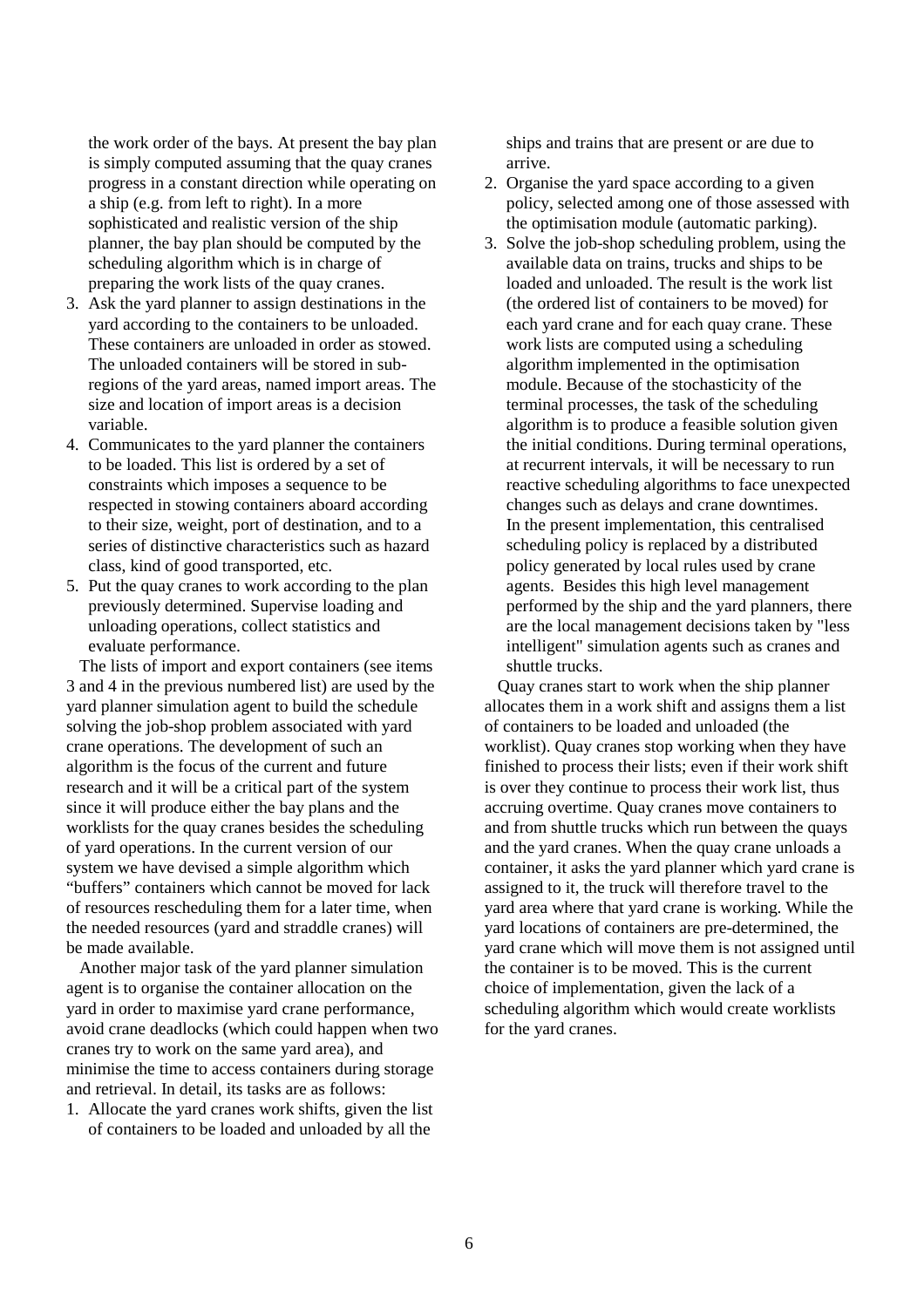Yard cranes pick up and put down containers on the yard. They have a queue of operations to be performed. An operation is a container movement, either picking it up from a truck and placing it on the yard or vice versa, and even temporary moves to unpack stacked containers are operations. As we have seen before, this queue of jobs (the work list) can be automatically optimised by a job-shop scheduling, or can be managed by local rules, which try to emulate the behaviour of the human operator. Currently, the "operation to server" (container to yard crane) assignment policy is to place the operation (fetch a container from the yard or storing it) on the yard crane where the distance to the storage position of the last container in the operation queue is minimal. This ensures that yard cranes avoid travelling long distances on the areas without moving containers.

Yard cranes are also provided with tie-breaking mechanisms to avoid deadlock: it can happen that, given the randomness associated with the time a crane moves a containers, the job queues push the cranes towards a conflict, such as trying to move two containers which are stored in the same bay in the same time. The yard cranes can acknowledge this potential deadlock and reassign one of the container moves to contiguous crane (this is a sub optimal solution, but avoids computing again the whole jobshop problem).

In figure 3-6 we report a typical screen-shot of the terminal during a simulation. A ship is moored on the west pier (north is to the left of the picture) and it is being unloaded by two quay cranes QC1 and QC2 (only QC1 is active, though). Containers are to be positioned on yard areas CA, CB, and CC. On these yard areas the yard cranes YC from 1 to 9 are working.

In figure 3-7 a series of histograms which are updated on-line is reported. Each histogram is associated with a yard crane and it reports the number of containers which have waited from the moment they joined the queue of truck waiting to be unloaded to the moment they were placed on the yard.



**Figure 3-6** The simulation tool user interface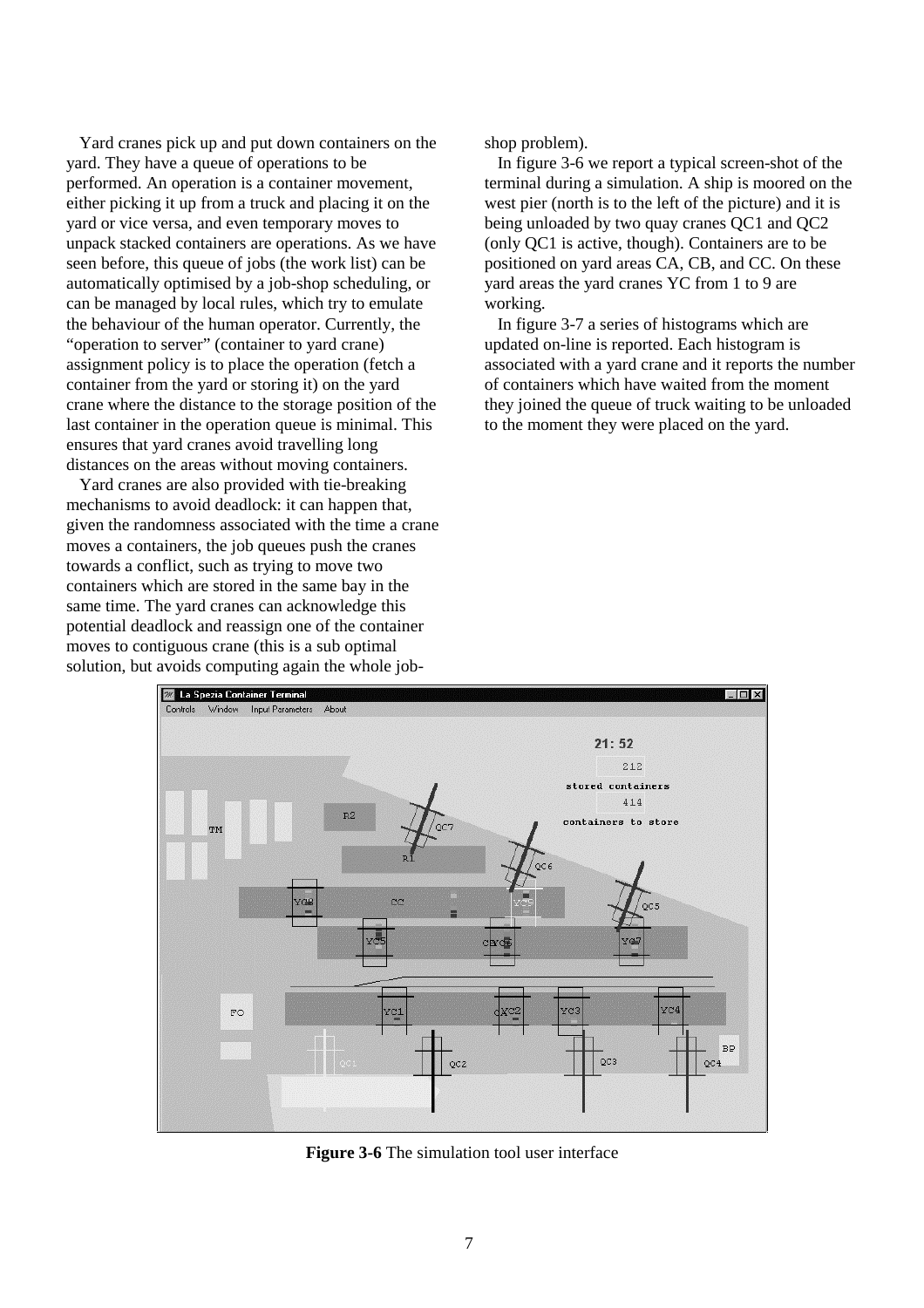

**Figure 3-7** Histograms representing waiting times in front of yard cranes for containers to be served

After the completion of the simulation tool we have validated it against a set of real data and scenarios. Firstly, we have compared its behaviour with the one of the real terminal. In particular, we have compared the amount of time needed by the terminal to load/unload a given set of ships with the time required by the simulator to perform the same set of operations. Results show that our model is close to the real terminal behaviour in term of the average length of the operation queues on quay cranes.

## **4. Simulation for decision support: the case of resource allocation**

The simulator is used as a test bed to assist the management in comparing the computer-generated resource allocation policies with their own experience. We will show how the computergenerated policies can be used as a decision support tool to produce actual resource allocation decisions.

Starting from the same terminal state (i.e. the container positions on the yard) and given the same expected inputs (i.e. the ship and train arrivals and their expected loading and unloading lists, the truck rate of arrivals), the performance of various resource allocation policies are compared, using the same job scheduling policy. We are interested in evaluating the performance of the various policies, both computer

and human generated, against our working model of the terminal. The indicator used to compare the solutions is the net profit of the terminal operations during the simulation horizon. This indicator takes into account the cost of cranes and operators during the various work shifts, the penalty to be paid to the shipping company if the ship departure is delayed and the income generated by each container loaded and unloaded from a ship.

Simulations are repeated in order to collect a number of instances of performance indicators in order to experimentally measure the robustness of each policy in the face of stochastic perturbations of parameters such as the time taken by shuttle trucks to move from crane to crane, the time employed by yard and quay cranes in bay to bay movements and in container handling operations and so on (an introduction to output analysis can be found in Banks et al., 1996).

The present section describes the analyses conducted on a real case, related to the operations on three ships that arrived in the time span of about 24 hours at the LSCT. We focus on the application of the computer-generated allocation plan to the simulator, in order to evaluate the allocation policy and examine its robustness.

The data that we use are extracted from the database of the LSCT. Such data provide a description of the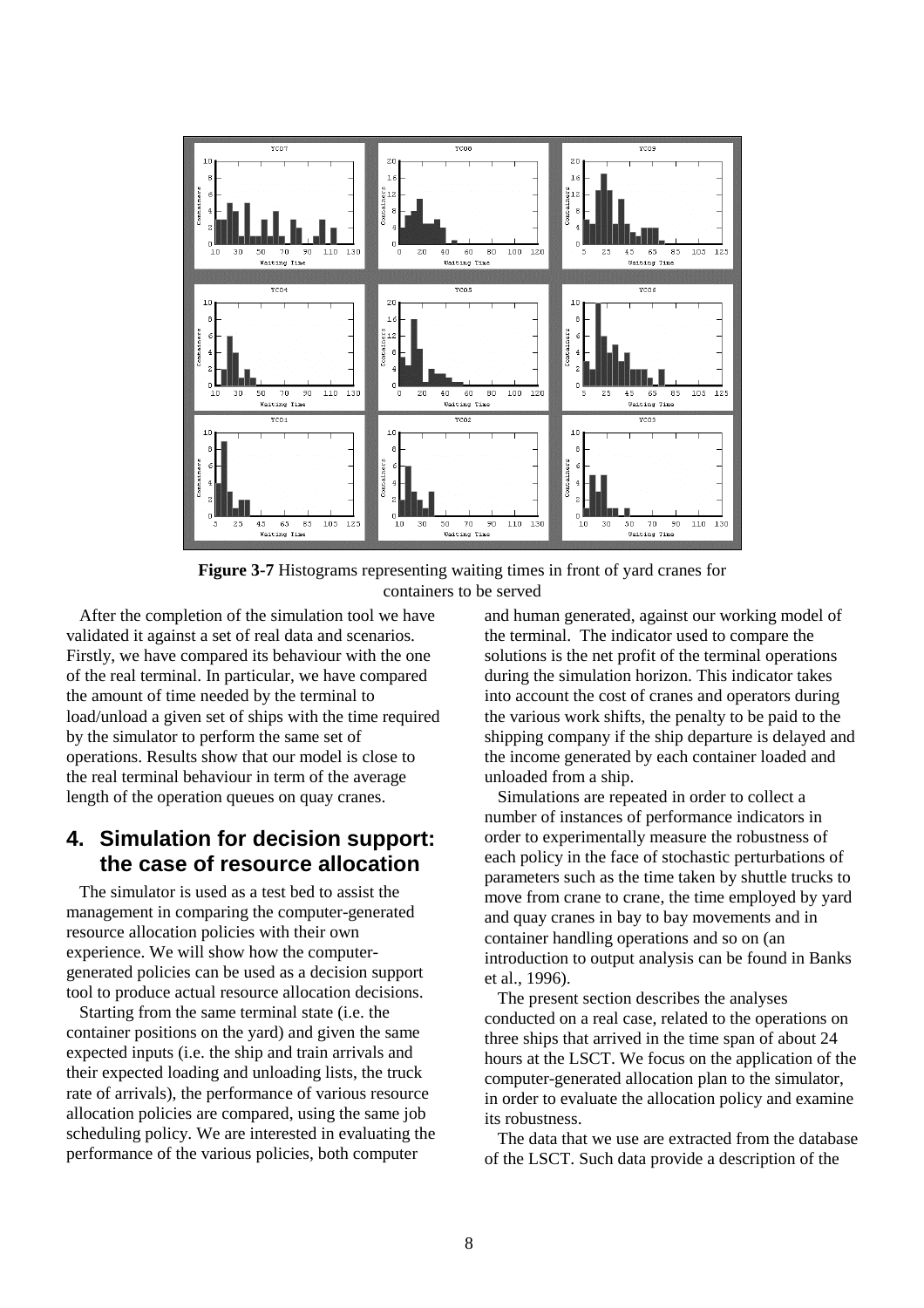| <b>Name</b>  | <b>Ouav</b> | Eta            | <b>Deadlines</b> | $\mathbf{A}$       | CB  | $\alpha$ |    |     |
|--------------|-------------|----------------|------------------|--------------------|-----|----------|----|-----|
| Morelos      |             | 10/11/96 16.50 |                  | 366                | 93  | 76       | 67 | 400 |
| Rhein Trader |             | 10/11/96 23.00 |                  | 14                 | 46  |          |    | 0   |
| Nll Korrigan |             | 11/11/96 01.10 |                  | $2^{\circ}$<br>ں ک | 121 | 331      |    | 940 |

**Table 4-1** Scheduled ships at the LSCT

| Date and Time  | <b>Shift</b> | <b>Pier West</b><br><b>Cranes</b> | <b>Pier East</b><br><b>Cranes</b> | <b>CA</b><br><b>Cranes</b> | $\overline{\text{CB}}$<br><b>Cranes</b> | CC<br><b>Cranes</b> | A<br><b>Cranes</b> | $\mathbf R$<br>Carts |
|----------------|--------------|-----------------------------------|-----------------------------------|----------------------------|-----------------------------------------|---------------------|--------------------|----------------------|
| 10/11/96 13.00 |              |                                   |                                   |                            |                                         |                     |                    |                      |
| 10/11/96 19.00 |              |                                   |                                   |                            |                                         |                     |                    |                      |
| 11/11/96 01.00 |              |                                   |                                   |                            |                                         |                     |                    |                      |
| 11/11/96 07.00 |              |                                   |                                   |                            |                                         |                     |                    |                      |
| 11/11/96 13.00 |              |                                   |                                   |                            |                                         |                     |                    |                      |
| 11/11/96 19.00 |              |                                   |                                   |                            |                                         |                     |                    |                      |

#### **Table 4-2** Output of the allocation module

LSCT at the level of the single container: it is possible to trace the path followed by a single container and also every action of the resources. The queries to the database allow the schedule in table 4-1 to be extracted.

The above data describe the scheduled ships during the considered period, a row corresponding to a ship. In particular, the first column is for ship's name. Column "Quay" denotes the quay where a ship is expected to arrive to the LSCT. "Eta" means expected time of arrival and gives the date and time for the scheduled ship. The following column is for the treatment of deadlines. A deadline is the last shift that can be used for the service of the corresponding ship (shifts are numbered from zero on). Finally, the last 5 columns describe the distribution on the yard of the containers for a ship, in the same way as table 3-1 does for the example ship S.

The data in table 4-1 are the basis on which the resource allocation module produces the allocation plan that is shown in table 4-2.

Table 4-2 lists the resources to be allocated in the different work shifts. In particular, a row corresponds to a shift (the start time of the shift is given in the first column); for example, the first row (shift 0) describes the following allocation: 1 quay crane at pier west, 2 yard cranes in CA and 1 cart in R. According to the resource allocation module, the above plan allows all the ships to be completely served, obtaining the net profit of about 190 units. The quality of the solution is good as compared to the continuous bound provided by the solver, that is 197 units.

This resource allocation plan is then fed into the simulator. After running a few simulations some results emerge: the plan is acceptable with respect to the ship deadlines, they are always respected for the first two ships, while the third ship sometimes requires the allocation of an extra straddle crane (cart) in the last shift (n.5) to be robust to stochastic parameter perturbation. Moreover, the simulation reveals that during shift n. 4 and 5 the yard cranes on area CC have moved a very low number of containers. This suggests that their allocation can be subject to revision. Performing a novel set of simulations reducing the number of cranes on CC in those shifts shows some hint that the hypothesis was reasonable. Currently, the results of the resource allocation module are taken as input by experienced operators that use the simulator to validate and improve the proposed allocation scheme.

These improvements are sometimes possible due to the fact that our ship loading list generator implemented in the simulator is not very sophisticated and it is not able to optimise the use of the allocated resources. We are now working to improve this module by introducing a new loading list generator based on flexible job shop scheduling (Mastrolilli and Gambardella, 1998).

## **5. Conclusions**

In this paper we have shown the use of optimisation and simulation as decision support tools in the management of a real world intermodal terminal. We focused our attention on the problem of resource allocation and have shown how operation research techniques can be used to generate resource allocation plans which can be used to support the terminal managers in deciding their management strategies. For this purpose, the simulation tool, based on a more realistic representation of the terminal than the one